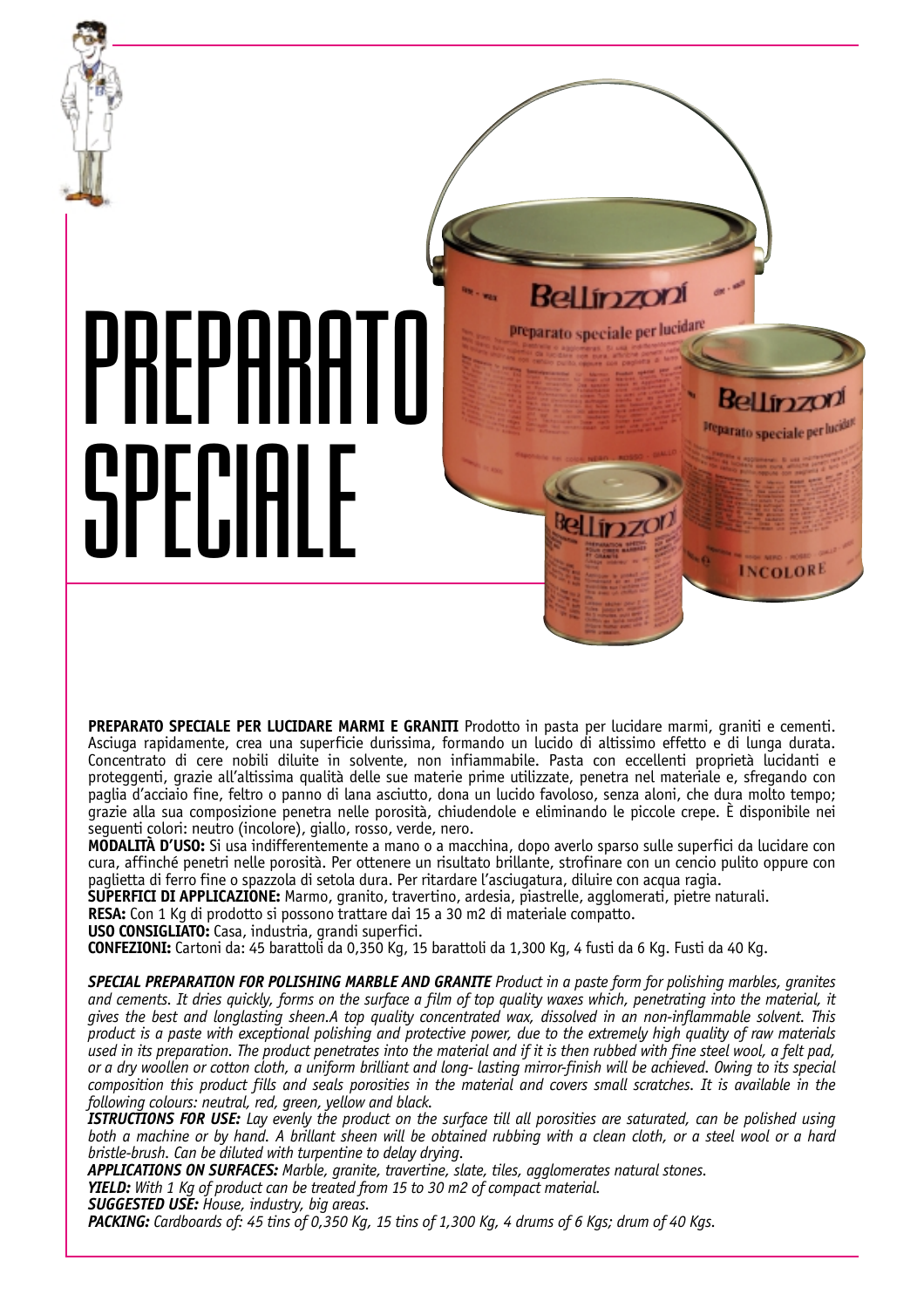*PREPARATION SPECIALE POUR POLIR MARBRES ET GRANITES Produit en pâte pour obtenir un poli brillant des marbres, granites et ciment. Séche rapidement en créant une surface dure de cire noble pénétrant à fond dans le matériau. Donne un brillant excellent et de longue durée. Concentré de cires nobles dissoutes dans un solvant ininflammable. Produit en pâte au pouvoir cirant et protecteur exceptionnel grâce à la très haute qualité des matières premierès utiliseés dans sa préparation. La préparation pénètre dans le matériau et, en frottant celui-ci avec une paille d'acier fine, un feutre ou un chiffon de laine ou de coton sec, lui donne le briliant d'un miroir, sans auréole et de longue durée; grâce à sa composition, elle bouche les porosités des matériaux et élimine les petites rayures. Disponible dans les coleurs suivantes: neutre (incolore), rouge, vert, jaune et noir.*



*MODE D'EMPLOI: Etendre avec soin la surface à traiter à la main ou à la machine afin de boucher toutes les porosités. Pour obtenir un brillant spectaculaire, frotter à l'aide d'une paille d'acier fine ou d'une brosse de soie dure. Pour retarder le séchage, diluer avec de la thérébentine.*

*SURFACES CONCERNÉES: Marbres, granites, travertins, ardoise, terres cuites, agglomérés, pierres naturelles.*

*RENDEMENT: 1 Kg de produit permet de traiter de 15 a 30 m2 de matériau peu absorbant. UTILISATION CONSEILLE: Maison, industrie, grandes surfaces. EMBALLAGES: Cartons de 45 boite de 0,350 Kg; 15 boite de 1,300 Kg; 4 bidons de 6 Kg; bidons de 40 Kg.*

*POLIERWACHS "SPEZIAL" FÜR MARMOR UND GRANIT Pastenförmiges Erzeugnis zum Polieren von Marmor, Granit und Agglo. Trocknet schnell und bildet eine sehr harte Oberfläche. Verleiht brillanten und lang anhaltenden Glanz. Edelwachskonzentrat in einem nicht entflammbaren Lösungsmittel. Produkt in Paste mit einem aussergewöhnlichen Polier- und Schutzgrad dank der erstklassigen Qualität der in der Herstellung verwendeten auserlesenen Rohstoffe. Das Präparat dringt in das Material (Marmor, Granit oder Agglo) ein und durch Polieren mit feiner Stahlwolle, Filz, oder trockenen Wolltuch wird spiegelnder streifenfreier und lang anhaltender schöner Glanz erreicht; dank der besonderen Zusammensetzung werden die Poren im Material geschlossen und kleine Kratzer verschwinden. Es ist in folgenden Farben erhältlich: neutral (farblos), rot, grün, gelb und schwarz.*

*ANWENDUNG: Beim Auftragen darauf achten, daß das Mittel in die Poren eindringt. Von Hand oder mit einer Maschine polieren. Um beste Ergebnisse zu erzielen, mit einem sauberen Tuch, feiner Stahlwolle oder einer Bürste polieren. Um das Abtrocknen zu verzögern, mit Terpentin verdünnen.*

*ANWENDUNG AUF FOLGENDEN FLÄCHEN: Marmor, Granit, Travertin, Schiefer, Platten, Agglo, Terrazzo, Naturstein. ERGIEBIGKEIT: 1 Kg reicht für 15-30 m2 auf kompaktem Material. EMPFOHLENE ANWENDUNG: Haushalt, industrie, für grosse flächen. GEBINDE: Kartons mit 45 Dosen à 0,350 Kg, 15 Dosen à 1,3 Kg, 4 Dosen à 6 Kg, Trommeln zu 40 Kg.*

*ABRILLANTADOR ESPECIAL PARA MÁRMOLES Y GRANITOS Producto en pasta para abrillantar mármoles, granitos y hormigones. Seca rapidamente, creando una durisima superficie. Proporciona un brillo de efecto muy elevado y de larga duración. Compuesto de ceras nobles diluidas en disolvente no inflamable. Pasta con excelente propiedades abrillantadoras y protectoras, gracias a la primerísima calidad de las materias primas utilizadas para su elaboración. El producto penetra en el material (mármoles, granitos o piedras aglomerada) y, sacándole brillo con un estropajo de lana de acero fino, un paño de fieltro o una bayeta de lana o algodón bien seca, proporciona un brillo fabuloso, sin sombras, que dura mucho tiempo, gracias a su composición, cerrando los poros y eliminando las pequeñas rayas. Está disponibile en los siguiente colores: neutro (incoloro), rojo, verde, amarillo y negro.*

*MODO DE EMPLEO: Se usa sea a mano ó a máquina. Se esparce sobre las superficies a abrillantar, con cuidado para que entre en las porosidades. Para conseguir un resultado brillante, frotar con un paño limpio, con viruta metalica fina o con una cepilladora con cerdas duras. Para retrasar el secado diluir con trementina.*

*SUPERFICIES DE APLICACIÓN: Mármol, granito, travertino, pizarra, baldosas, aglomerados, piedras naturales.*

*RENDIMIENTO: Con 1 litro de producto se pueden tratar desde 15 hasta 30 m2 de material compacto.*

*USO ACONSEJADO: Casa, industria, grandes superficies. EMBALAJES: Cajas de cartón con: 45 botes de 0,350 Kg - 15 botes de 1.300 Kg - 4 botes de 6 Kg - Bidones de 40 Kg.*

*PASTA ESPECIAL PARA POLIR MÁRMORES E GRANITOS Concentrado de ceras nobres diluídas com solvente não inflamável. Produto em pasta dotado de um excepcional poder de polimento e protecção graças às exceptionais qualidades das matériais-primas utilizadas na sua preparação. O produto penetra no material (mármores, granitos e aglomerados) mediante a aplicação com palha de aço fina, com um feltro ou com um pano de lã ou algodão enxuto, conferindo um polimento espetacular, brilhante, sem reflexos e de longa duração; graças à sua composição penetra nos poros do material eliminando os pequenos riscos e imperfeições. É disponivel nas seguintes cores: neutro (incolor), vermelho, verde, amarelo e preto.*

*MODO DE USAR: Espalhar o produto suavemente sobre a superficie até completa saturação das porosidades. Obtém-se um brilho espectacular, esfregando com um pano, com palha de aço ou com uma escova de cerda dura. Pode ser diluida com terebentina para retardar a secagem. SUPERFÍCIES DE APLICAÇÃO: Mármore, granito, travertinos, ardósia, cerâmica, aglomerados naturais. RENDIMENTO: Com 1 Kg de produto podem tratar-se 15-30 m2 de material compacto. USO ACONSELHADO: Casa,industria, grandes superficies. EMBALAGEM: Caixas de cartão de: 45 latas de 0,350 Kg, 15 latas de 1.300 Kg, 4 bidons de 6 Kg; 1 tambor de 40 Kg.*



*Since 1937*

20016 PERO - MILANO ITALY U.E. - Via Don Gnocchi, 4 - Tel. +39 0233912133 - Fax +39 0233915224 Internet: http://www.bellinzoni.com - E-mail: info@bellinzoni.com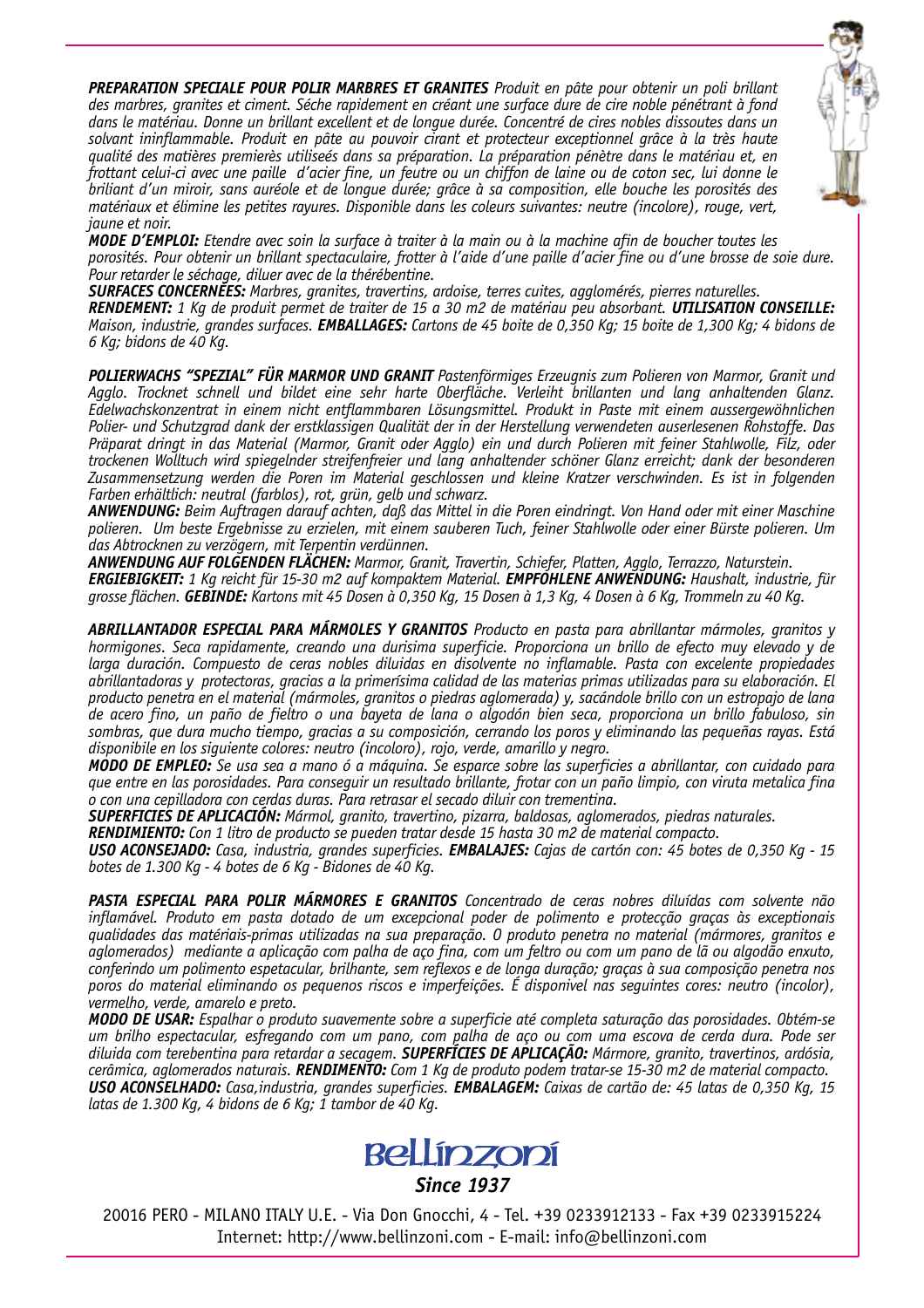# **Bellipzopí®**

## Technical Bulletin **SPECIAL PREPARATION FOR POLISHING Paste wax for polishing natural stones**

**Revised 01-2006 RV/ARB** 

## **Description:**

Product in a paste form for polishing any kind of stone. Its special chemical composition allows it to dry quickly in order to proceed quickly with others jobs to be made on the stone. The results of this treatment is a brilliant shine that lasts for long time. It is studied to "cover" variation of colors of the material and imperfections due to the previous polishing. Special Preparation is also suggested when is necessary to renew the original polishing of old material that has lost the original shine. The range is available in different colors in order to polish and enhance colors of different kind of materials.

## **Technical Characteristics:**

Appearance **Paste** 

Odor Characteristic of solvent Specific gravity at  $20^{\circ}$ C 1,40 ± 0,02 Hydro-solubility **Insolubile** PH Shelf life at 20° C (68° F)

Colour availables Colourless (neutral whitish) Black Red Brown Yellow Green

n.a. 12 months in original packing

## **Instruction for Use:**

Surface must be clean and dry; stains, mildew, crusting must be scraped off and free of powder. Apply a spoon of product on the surface to polish, distribute homogenously using a clean cloth or using a tool for application of creamy products. Let it dry for approx. 10 minutes. Proceed to polish. For manual polish is suggested to use fine steel wool (000) without soap; for fast polishing use an electrical flex machine at low speed (max. 2.000 rpm) equipped with felt disc or cloth. In case of floor application is possible to polish by using a single disc polishing machine with steel wool or floor polishing machine with polishing pad.

## **Suggestion for Use:**

- To facilitate penetration of the preparation is suggested to warm the slab to be treated in order to open porosities and to facilitate the penetration of the polisher deeply into the slab.
- The longer the preparation remains on the surface the better will be the final result.
- To delay drying time of the polisher we suggest to dilute the preparation with turpentine-based solvent by 20%.

All data indicated in this leaflet are the results of tests and experiments carried out in our laboratories and through reliable operators in the stone business and have to be considered reliable. Because of the many factors which can influence them, the information here reported do not constitute implicit or formal guarantees. The end user undertakes the responsibility in the usage of the product making sure to experiment the product characteristic as preventive measure.



L